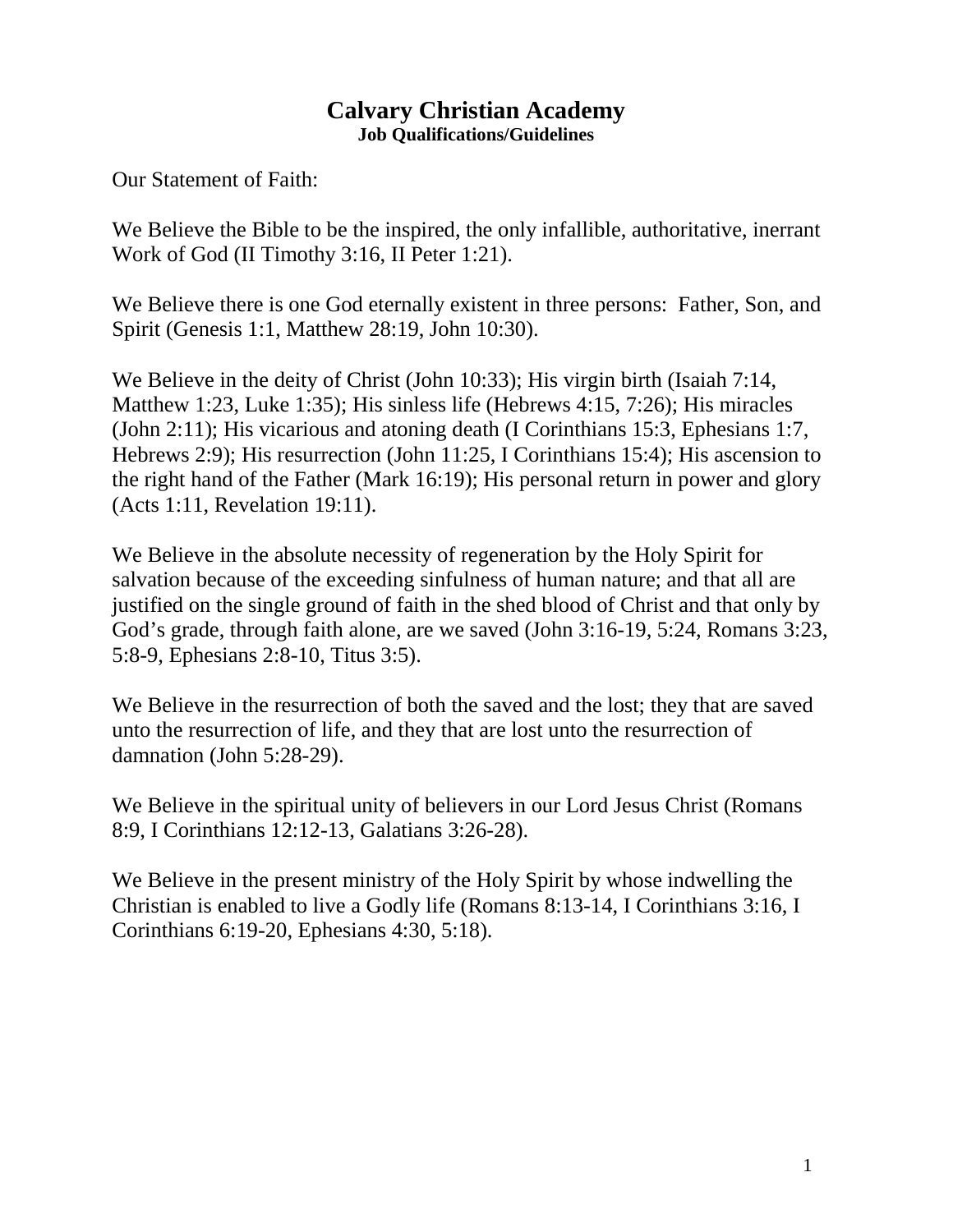In addition to possessing teaching experiences, we would expect you to meet the following:

Spiritual Qualification that will be considered:

- 1. Be a born again Christian and able to communicate the experience.
- 2. Be a regular church attendance (this sets and example for our students).
- 3. Be able to lead a child or any other person to Christ.
- 4. Be a student of the Bible with a basic Bible background.
- 5. Be in hearty agreement with our statement of faith.
- 6. Know that your calling is from God to teach in a Christian school.
- 7. Be sure you are an example of a committed Christian (students and parents will follow your lead).

Academic Qualifications that will be considered:

- 1. A college degree.
- 2. Good recommendations.
- 3. Ability to be flexible.
- 4. Understanding of the philosophy of Christian education.
- 5. Willingness to learn and apply classical education methodology\*.
- 6. A desire to further your education and sharpen your expertise.
- 7. Ability to handle discipline problems when they arise.
- 8. Willingness to develop professional through seminars and in-house training.

\*See overview of classical education found in the Student-Parent Handbook.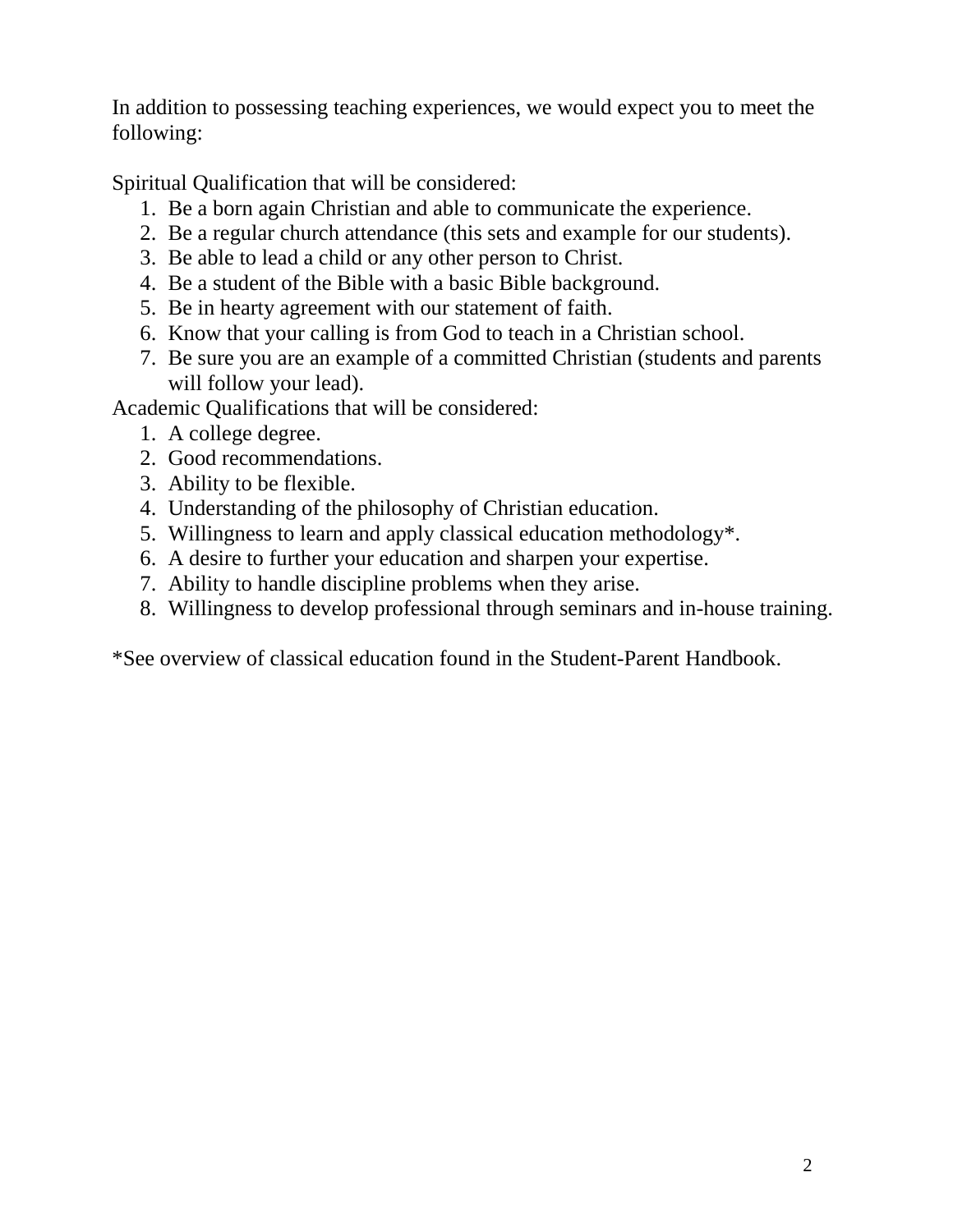Calvary Christian Academy 3001 Highway 90 South P.O. Box 29 Silver City, NM 88062 (575) 388-4478

# Application for Employment

Please print neatly

|                                    | Personal Information:                       |                                                                                       |
|------------------------------------|---------------------------------------------|---------------------------------------------------------------------------------------|
| Name                               |                                             |                                                                                       |
| (Last)                             | (First)                                     | (MI)                                                                                  |
|                                    |                                             |                                                                                       |
|                                    |                                             |                                                                                       |
|                                    |                                             | Social Security # ______________________Driver's License # ______________________     |
|                                    |                                             |                                                                                       |
|                                    |                                             |                                                                                       |
|                                    |                                             |                                                                                       |
| Professional Information:          |                                             |                                                                                       |
|                                    |                                             | Teacher Certification ______ Valid New Mexico _____ Valid other state (specify)______ |
| Areas of Specialization:           |                                             |                                                                                       |
| _____Principal<br>______Elementary | $\rule{1em}{0.15mm}$ Art<br>____ Music      | ____Foreign Language _____________                                                    |
| __Secondary (Jr High)              | $\frac{Nursing}{N}$                         | Vocational Vocational                                                                 |
|                                    |                                             |                                                                                       |
|                                    | First Aid Training/Date completed _________ |                                                                                       |
|                                    |                                             |                                                                                       |
| <b>Education/Training:</b>         |                                             |                                                                                       |
|                                    |                                             |                                                                                       |
| Name and Location                  | Major/Minor                                 | Diploma, Degree<br>Year                                                               |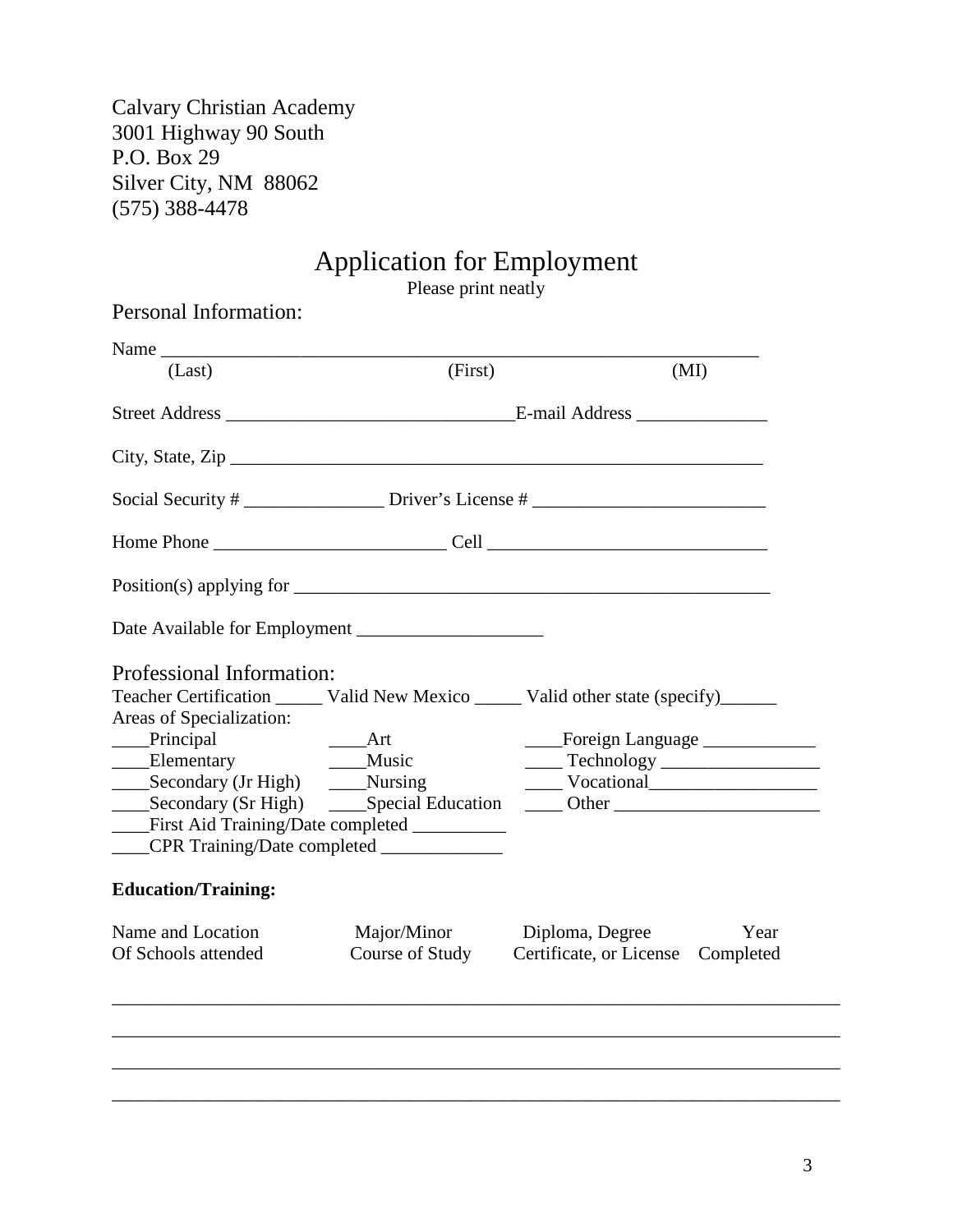# **Teaching/Work Experience: (paid or unpaid)**

| School District/<br><b>Business Name</b>               | Position/Title                                                  | Dated Employed<br>$Mo/Yr$ — $Mo/Yr$ | Reason for<br>Leaving                                                                              |
|--------------------------------------------------------|-----------------------------------------------------------------|-------------------------------------|----------------------------------------------------------------------------------------------------|
|                                                        |                                                                 |                                     |                                                                                                    |
|                                                        |                                                                 |                                     |                                                                                                    |
|                                                        | May we contact previous employers? ______ yes                   | no                                  |                                                                                                    |
| <b>Professional References:</b>                        | qualifications, and experience to whom we may direct inquiries. |                                     | List below three persons (other than relatives) who are familiar with your character, professional |
| Name                                                   | Address                                                         | Telephone No.                       | Relationship                                                                                       |
| <b>Pastoral Reference:</b><br>we may direct inquiries. |                                                                 |                                     | List below your pastor who is familiar with your character and spiritual qualifications to whom    |
| Name                                                   | Address                                                         | Telephone No.                       | <b>Position at Church</b>                                                                          |
| <b>General Information:</b>                            | 1. What is your philosophy of Christian education?              |                                     |                                                                                                    |
|                                                        |                                                                 |                                     |                                                                                                    |

\_\_\_\_\_\_\_\_\_\_\_\_\_\_\_\_\_\_\_\_\_\_\_\_\_\_\_\_\_\_\_\_\_\_\_\_\_\_\_\_\_\_\_\_\_\_\_\_\_\_\_\_\_\_\_\_\_\_\_\_\_\_\_\_\_\_\_\_\_\_\_\_\_\_\_\_\_\_

\_\_\_\_\_\_\_\_\_\_\_\_\_\_\_\_\_\_\_\_\_\_\_\_\_\_\_\_\_\_\_\_\_\_\_\_\_\_\_\_\_\_\_\_\_\_\_\_\_\_\_\_\_\_\_\_\_\_\_\_\_\_\_\_\_\_\_\_\_\_\_\_\_\_\_\_\_\_

\_\_\_\_\_\_\_\_\_\_\_\_\_\_\_\_\_\_\_\_\_\_\_\_\_\_\_\_\_\_\_\_\_\_\_\_\_\_\_\_\_\_\_\_\_\_\_\_\_\_\_\_\_\_\_\_\_\_\_\_\_\_\_\_\_\_\_\_\_\_\_\_\_\_\_\_\_\_

\_\_\_\_\_\_\_\_\_\_\_\_\_\_\_\_\_\_\_\_\_\_\_\_\_\_\_\_\_\_\_\_\_\_\_\_\_\_\_\_\_\_\_\_\_\_\_\_\_\_\_\_\_\_\_\_\_\_\_\_\_\_\_\_\_\_\_\_\_\_\_\_\_\_\_\_\_\_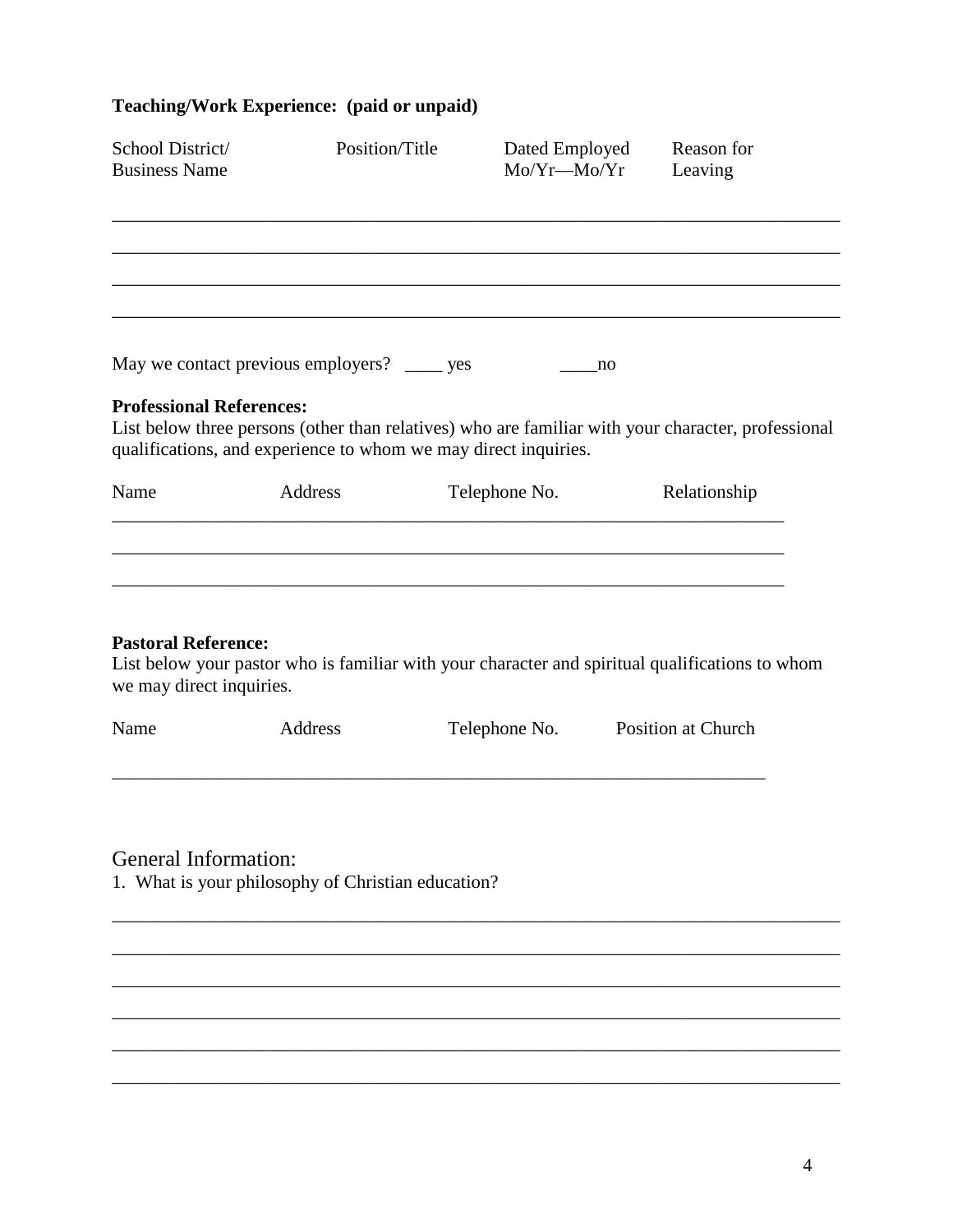2. State specifically why you desire employment at CCA.

3. What grades and/or subjects would you prefer to teach?

4. List any extra-curricular activities you are willing to oversee.

5. List any specialized training you have.

6. What are your professional strengths? Weaknesses?

<u> 1989 - Johann John Stone, mars and de finland and de finland and de finland and definition of the second second</u>

7. What are your character strengths? Weaknesses?

8. What are your expectations of the School Board and staff at CCA?

9. What managerial experience do you have?

10. What experience do you have working with a school board (or similar governing body)?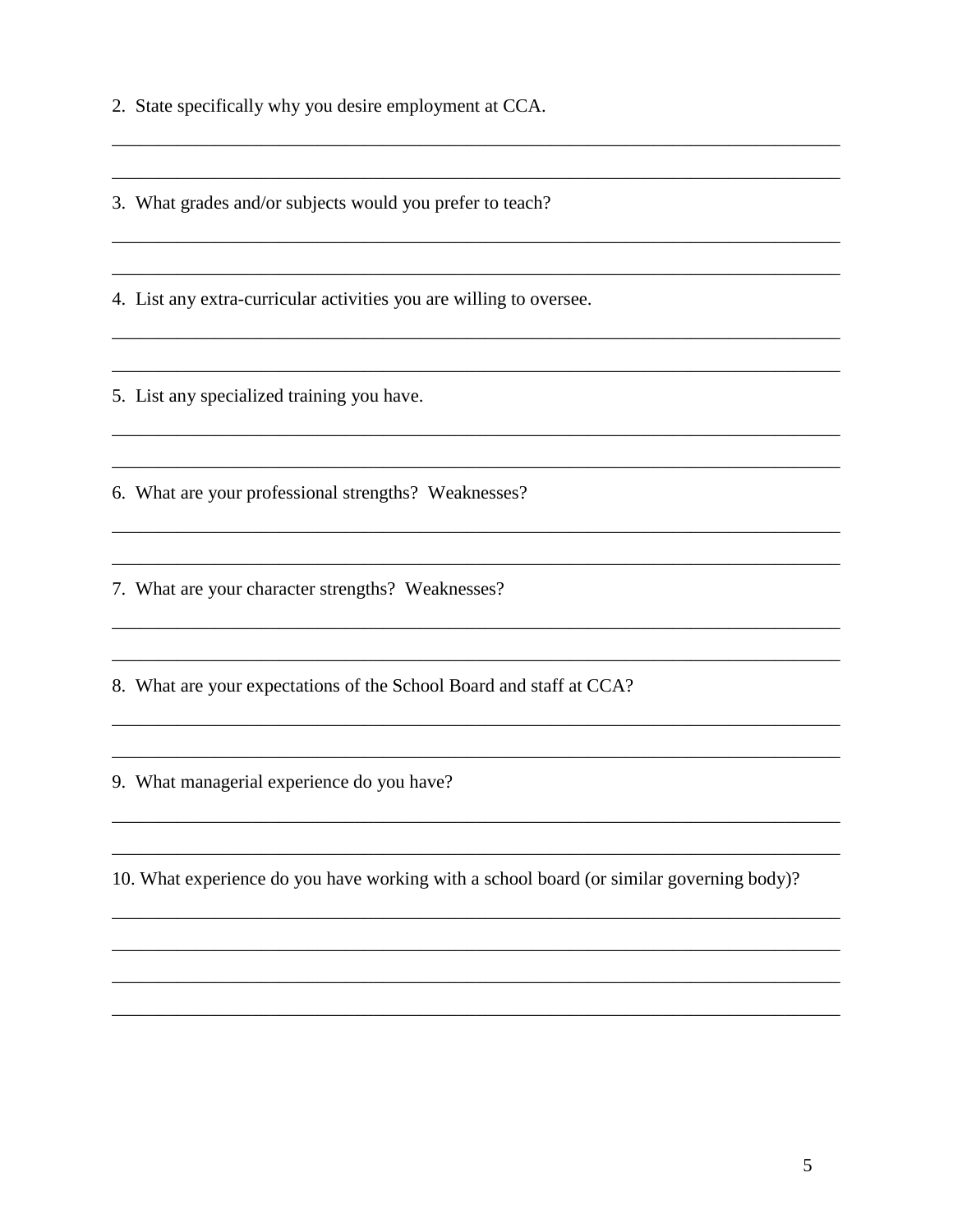### Legal Information:

All employees will be subjected to a background check.

- 1. Would you object to submitting to a background check? \_\_\_\_ yes \_\_\_\_no If yes, please explain
- 2. Have you ever molested or physically abused a minor? \_\_\_\_yes \_\_\_\_no
- 3. Have you ever been accused of any form of child abuse? \_\_\_\_yes \_\_\_\_no
- 4. Have you ever gone through treatment for alcohol/drug abuse? \_\_\_\_yes \_\_\_\_no
- 5. Have you ever been convicted of or pleaded guilty to a felony? ves no

If yes, please explain\_\_\_\_\_\_\_\_\_\_\_\_\_\_\_\_\_\_\_\_\_\_\_\_\_\_\_\_\_\_\_\_\_\_\_\_\_\_\_\_\_\_\_\_\_\_\_\_\_\_\_\_

#### Spiritual Information:

As a religious educational institution, CCA has certain spiritual qualifications. Please read the Statement of Faith located on the front of the application.

\_\_\_\_\_\_\_\_\_\_\_\_\_\_\_\_\_\_\_\_\_\_\_\_\_\_\_\_\_\_\_\_\_\_\_\_\_\_\_\_\_\_\_\_\_\_\_\_\_\_\_\_\_\_\_\_\_\_\_\_\_\_\_\_\_\_\_\_\_\_\_\_\_\_\_\_\_\_

\_\_\_\_\_\_\_\_\_\_\_\_\_\_\_\_\_\_\_\_\_\_\_\_\_\_\_\_\_\_\_\_\_\_\_\_\_\_\_\_\_\_\_\_\_\_\_\_\_\_\_\_\_\_\_\_\_\_\_\_\_\_\_\_\_\_\_\_\_\_\_\_\_\_\_\_\_\_

\_\_\_\_\_\_\_\_\_\_\_\_\_\_\_\_\_\_\_\_\_\_\_\_\_\_\_\_\_\_\_\_\_\_\_\_\_\_\_\_\_\_\_\_\_\_\_\_\_\_\_\_\_\_\_\_\_\_\_\_\_\_\_\_\_\_\_\_\_\_\_\_\_\_\_\_\_\_

\_\_\_\_\_\_\_\_\_\_\_\_\_\_\_\_\_\_\_\_\_\_\_\_\_\_\_\_\_\_\_\_\_\_\_\_\_\_\_\_\_\_\_\_\_\_\_\_\_\_\_\_\_\_\_\_\_\_\_\_\_\_\_\_\_\_\_\_\_\_\_\_\_\_\_\_\_\_

\_\_\_\_\_\_\_\_\_\_\_\_\_\_\_\_\_\_\_\_\_\_\_\_\_\_\_\_\_\_\_\_\_\_\_\_\_\_\_\_\_\_\_\_\_\_\_\_\_\_\_\_\_\_\_\_\_\_\_\_\_\_\_\_\_\_\_\_\_\_\_\_\_\_\_\_\_\_

\_\_\_\_\_\_\_\_\_\_\_\_\_\_\_\_\_\_\_\_\_\_\_\_\_\_\_\_\_\_\_\_\_\_\_\_\_\_\_\_\_\_\_\_\_\_\_\_\_\_\_\_\_\_\_\_\_\_\_\_\_\_\_\_\_\_\_\_\_\_\_\_\_\_\_\_\_\_

Do you agree with the school's statement of faith without reservation? ves no

With the following reservations:

1. Briefly give your Christian testimony (please indicate year of spiritual birth)

2. What are your beliefs on the following? (This is not a test of Bible knowledge, but we do want to know what you believe regarding these key doctrines.) Use additional paper if necessary.

*A*. Why do you believe that the scriptures are infallible and verbally inspired by God?

\_\_\_\_\_\_\_\_\_\_\_\_\_\_\_\_\_\_\_\_\_\_\_\_\_\_\_\_\_\_\_\_\_\_\_\_\_\_\_\_\_\_\_\_\_\_\_\_\_\_\_\_\_\_\_\_\_\_\_\_\_\_\_\_\_\_\_\_\_\_\_\_\_

\_\_\_\_\_\_\_\_\_\_\_\_\_\_\_\_\_\_\_\_\_\_\_\_\_\_\_\_\_\_\_\_\_\_\_\_\_\_\_\_\_\_\_\_\_\_\_\_\_\_\_\_\_\_\_\_\_\_\_\_\_\_\_\_\_\_\_\_\_\_\_\_\_

\_\_\_\_\_\_\_\_\_\_\_\_\_\_\_\_\_\_\_\_\_\_\_\_\_\_\_\_\_\_\_\_\_\_\_\_\_\_\_\_\_\_\_\_\_\_\_\_\_\_\_\_\_\_\_\_\_\_\_\_\_\_\_\_\_\_\_\_\_\_\_\_\_

\_\_\_\_\_\_\_\_\_\_\_\_\_\_\_\_\_\_\_\_\_\_\_\_\_\_\_\_\_\_\_\_\_\_\_\_\_\_\_\_\_\_\_\_\_\_\_\_\_\_\_\_\_\_\_\_\_\_\_\_\_\_\_\_\_\_\_\_\_\_\_\_\_

\_\_\_\_\_\_\_\_\_\_\_\_\_\_\_\_\_\_\_\_\_\_\_\_\_\_\_\_\_\_\_\_\_\_\_\_\_\_\_\_\_\_\_\_\_\_\_\_\_\_\_\_\_\_\_\_\_\_\_\_\_\_\_\_\_\_\_\_\_\_\_\_\_

\_\_\_\_\_\_\_\_\_\_\_\_\_\_\_\_\_\_\_\_\_\_\_\_\_\_\_\_\_\_\_\_\_\_\_\_\_\_\_\_\_\_\_\_\_\_\_\_\_\_\_\_\_\_\_\_\_\_\_\_\_\_\_\_\_\_\_\_\_\_\_\_\_

*B.* What is your understanding of the Trinity? Is Jesus God?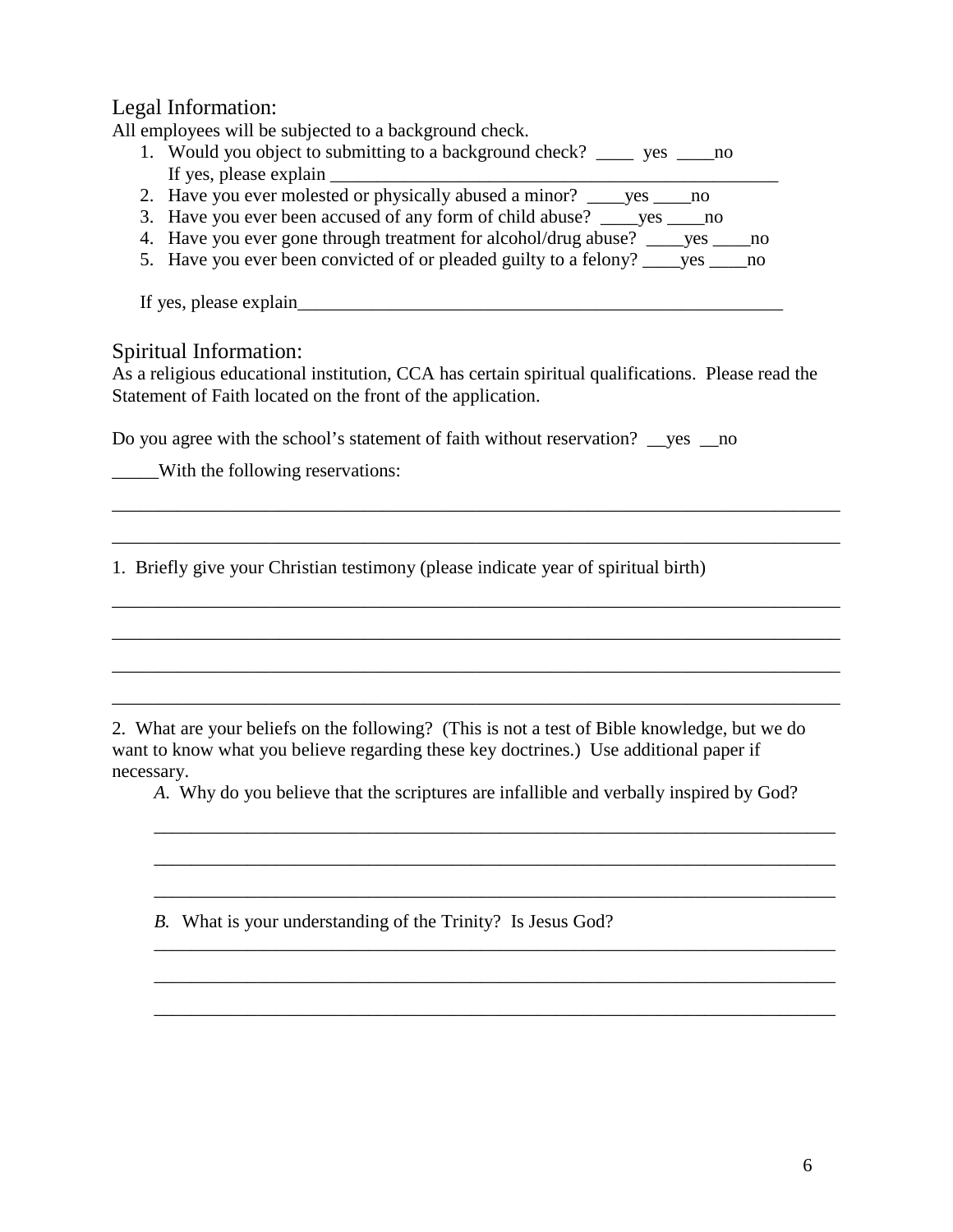C. How do you know that you are saved?

D. When and why should you be baptized?

E. Why is the resurrection of Christ important?

F. What do you believe about the second coming of Jesus?

<u> 1989 - Jan James James, margaret eta idazleari zituen erroman zituen erroman zituen zituen zituen zituen zi</u>

<u> 1989 - Jan James James James James James James James James James James James James James James James James J</u>

G. What is the reason for trials and sickness (are all healed)?

3. Describe your spiritual walk with God at the present time.

4. What accountability do you currently have in your spiritual walk?

5. What do you do when you have a conflict with someone? How do you handle confrontation?